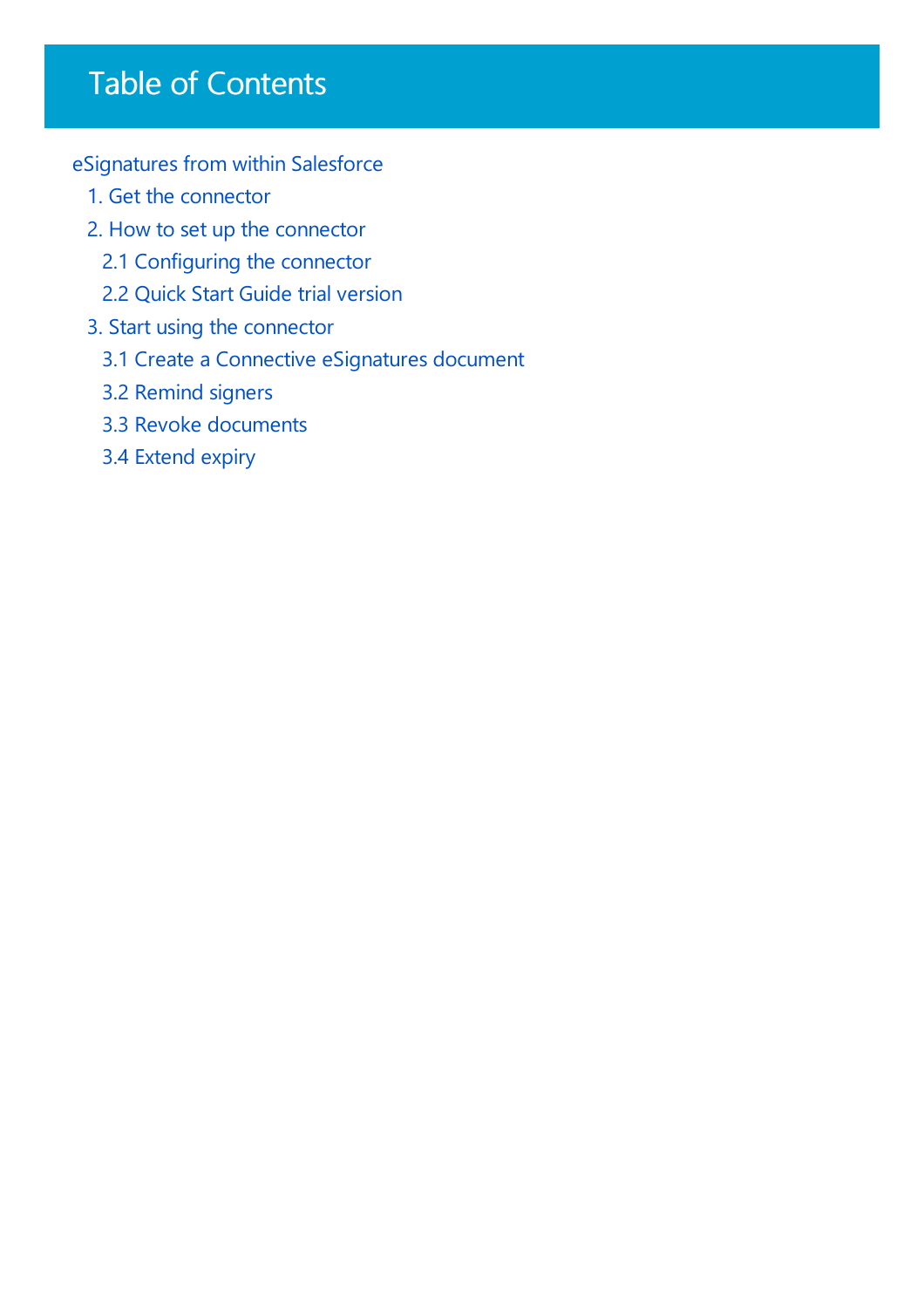## 1. Get the connector

#### **To get access to the Connective eSignatures Connector:**

Go to the AppExchangeand search for *Connective eSignatures*.



### **Request a trial**

It is possible to request a trial of the Connective eSignatures Connector.

#### **To do so:**

- Click **Get it Now**.
- Select **Install in a Trial**.

Note that you need to be logged in to get the below screen.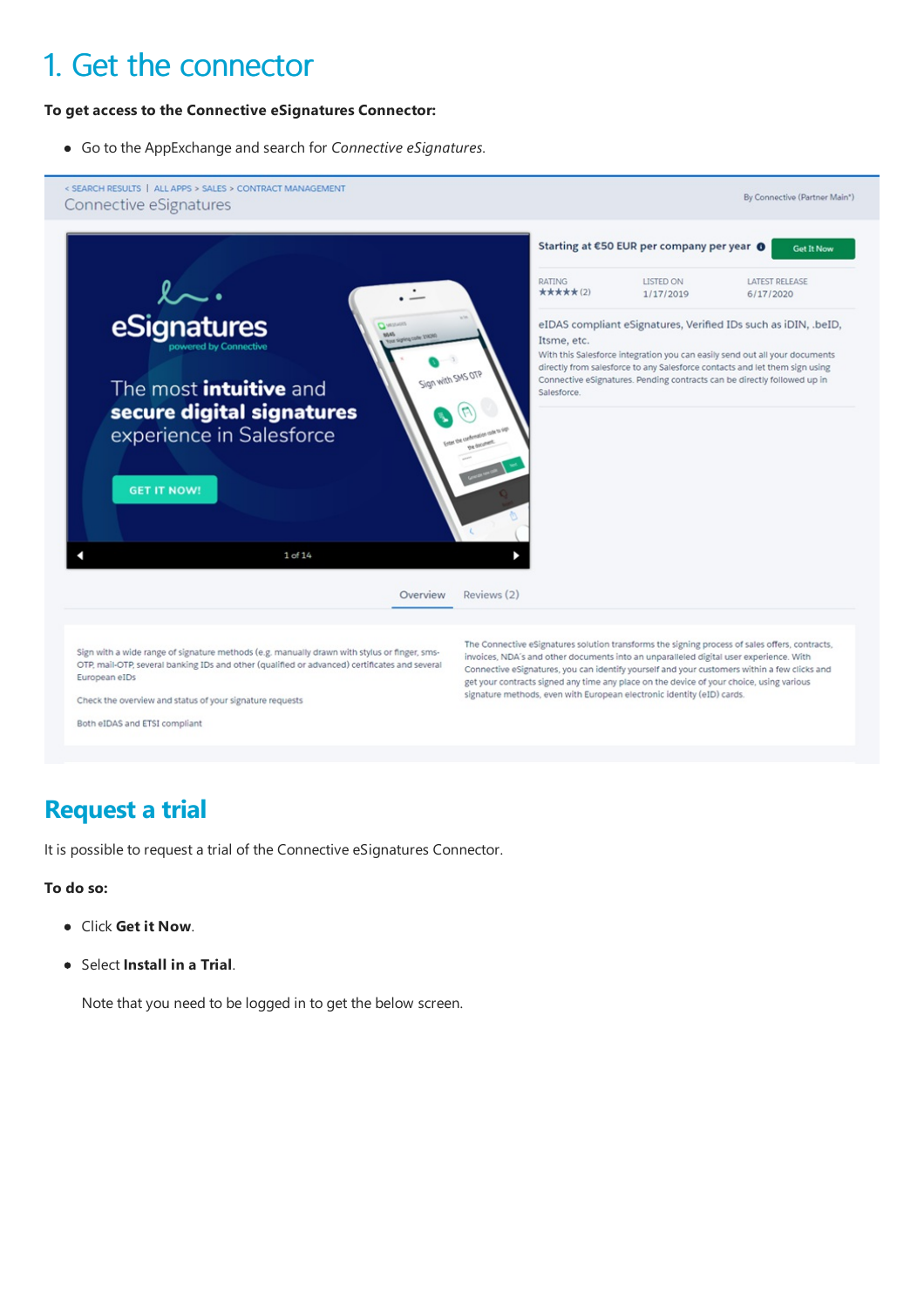<span id="page-2-0"></span>

|                                | ۰                                                                                                                                             | <b>RATING</b><br><b>*****(2)</b> | LISTED ON<br>1/17/2019                                     |
|--------------------------------|-----------------------------------------------------------------------------------------------------------------------------------------------|----------------------------------|------------------------------------------------------------|
| es                             | How would you like to continue?                                                                                                               |                                  | eSignatures, Ve<br>tegration you can                       |
| <b>itive</b><br>sign<br>Salest | <b>Install with provider</b><br>To install this package, the provider would like to contact you to assist<br>with setup.<br><b>Contact Me</b> |                                  | e to any Salesforce<br>es. Pending contrad                 |
| 1                              | <b>Install in a Trial</b><br>Try this package in a free org that includes sample data.<br><b>Install in Trial</b>                             |                                  |                                                            |
|                                |                                                                                                                                               | Cancel                           |                                                            |
|                                |                                                                                                                                               |                                  | The Connective eSignatures solution transforms the signing |

You will be granted 30 day access to a trial environment on which the Connector is preinstalled and preconfigured.

Have a look at our Quick Start Guide Trial Version to get more info.

### **Request access to production version**

To request access to the production version of the Connective eSignatures Connector:

- Click **Get it Now**.
- Select **Install with provider**.

Note that you need to be logged in to get the below screen)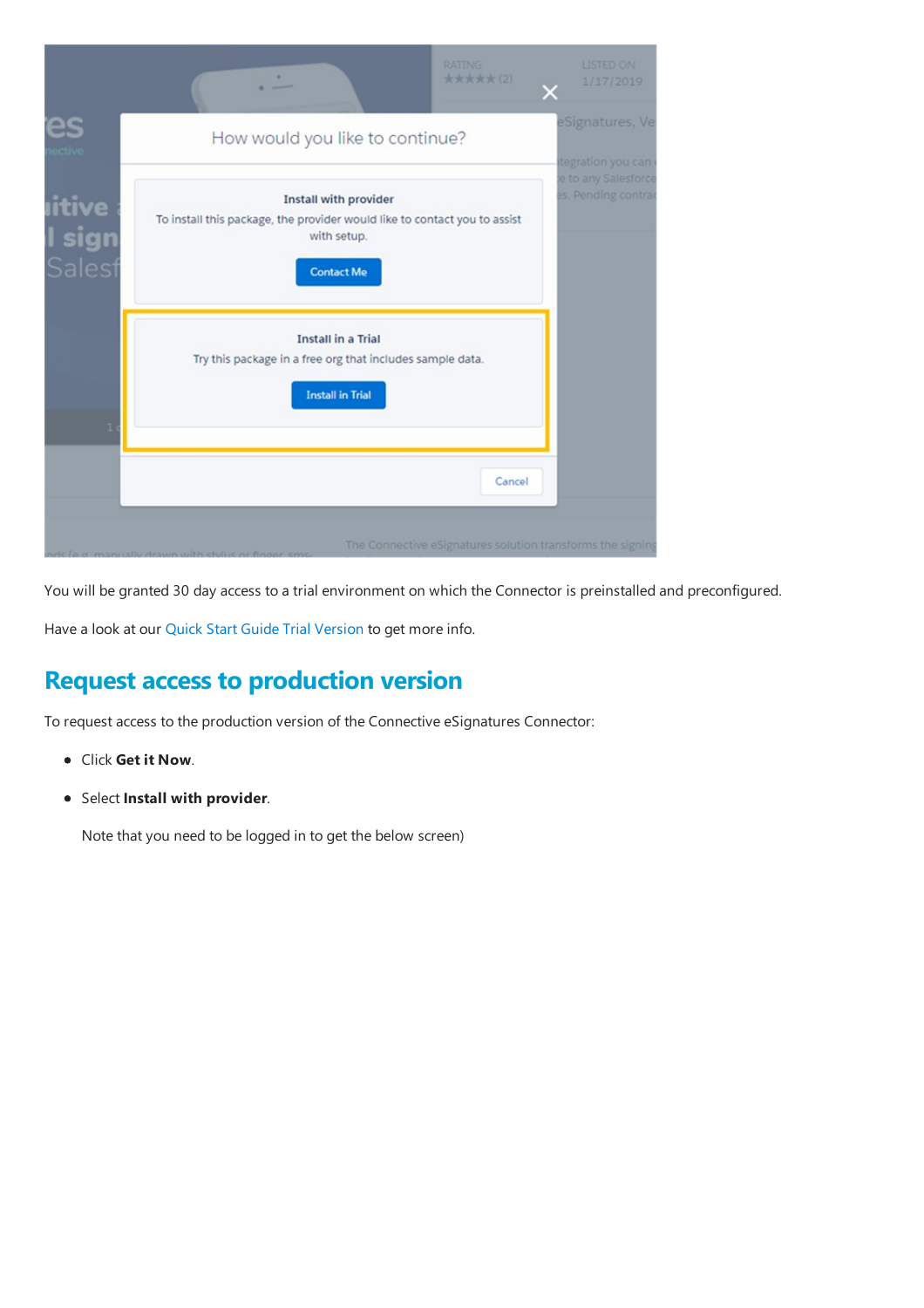|                       | How would you like to continue?                                                                                                               |                                                              |
|-----------------------|-----------------------------------------------------------------------------------------------------------------------------------------------|--------------------------------------------------------------|
|                       | <b>Install with provider</b><br>To install this package, the provider would like to contact you to assist<br>with setup.<br><b>Contact Me</b> | JR per comp<br><b>LISTED ON</b><br>1/17/2019<br>eSignatures, |
| tive<br>sign<br>alest | <b>Install in a Trial</b><br>Try this package in a free org that includes sample data.<br><b>Install in Trial</b>                             | tegration you c<br>e to any Salesfo<br>es. Pending cont      |
|                       | Cancel                                                                                                                                        |                                                              |

We will contact you shortly to install the connector within your Salesforce Org.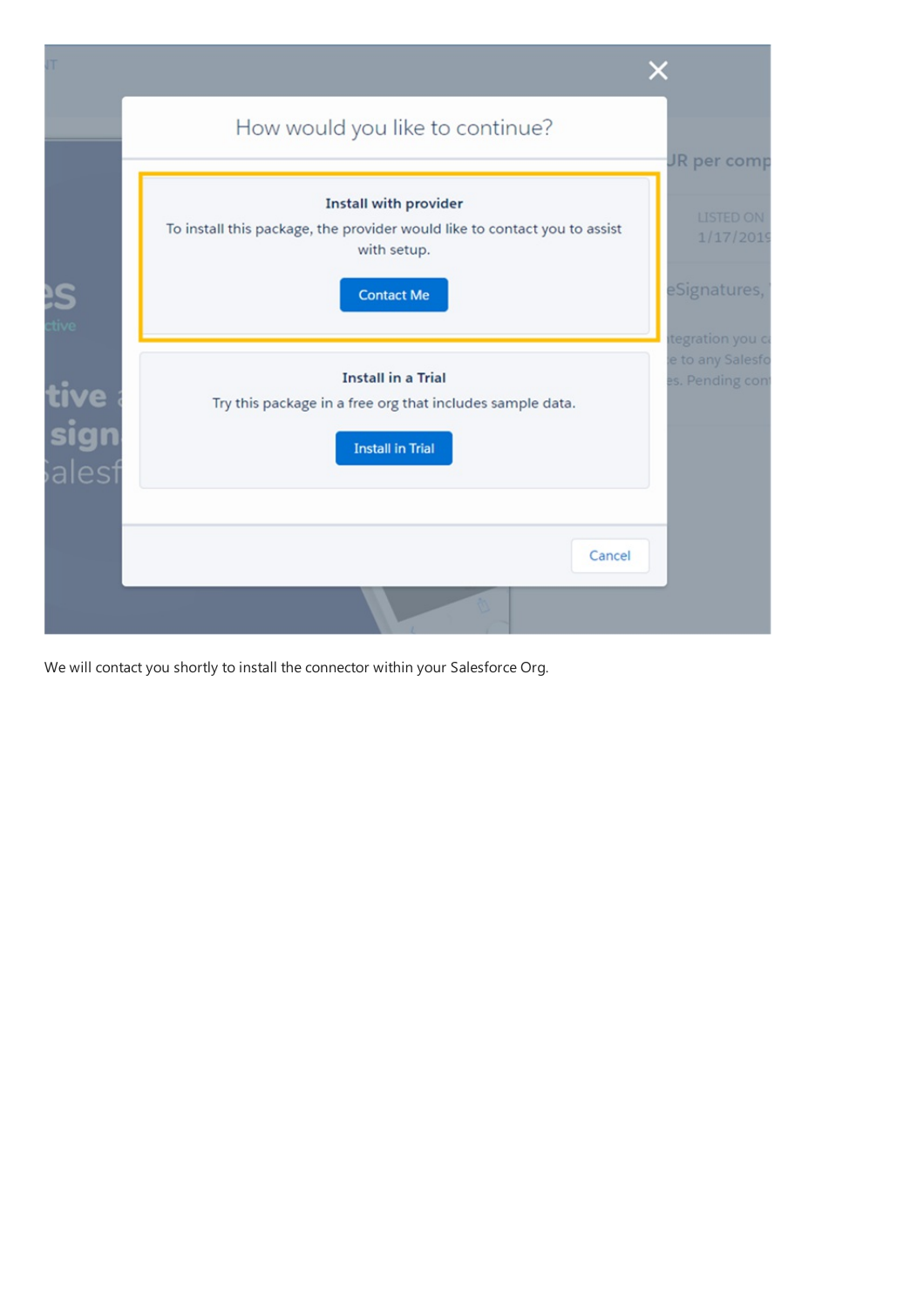## <span id="page-4-0"></span>2. How to set up the connector

2.1 Configuring the connector

2.2 Quick Start Guide trial version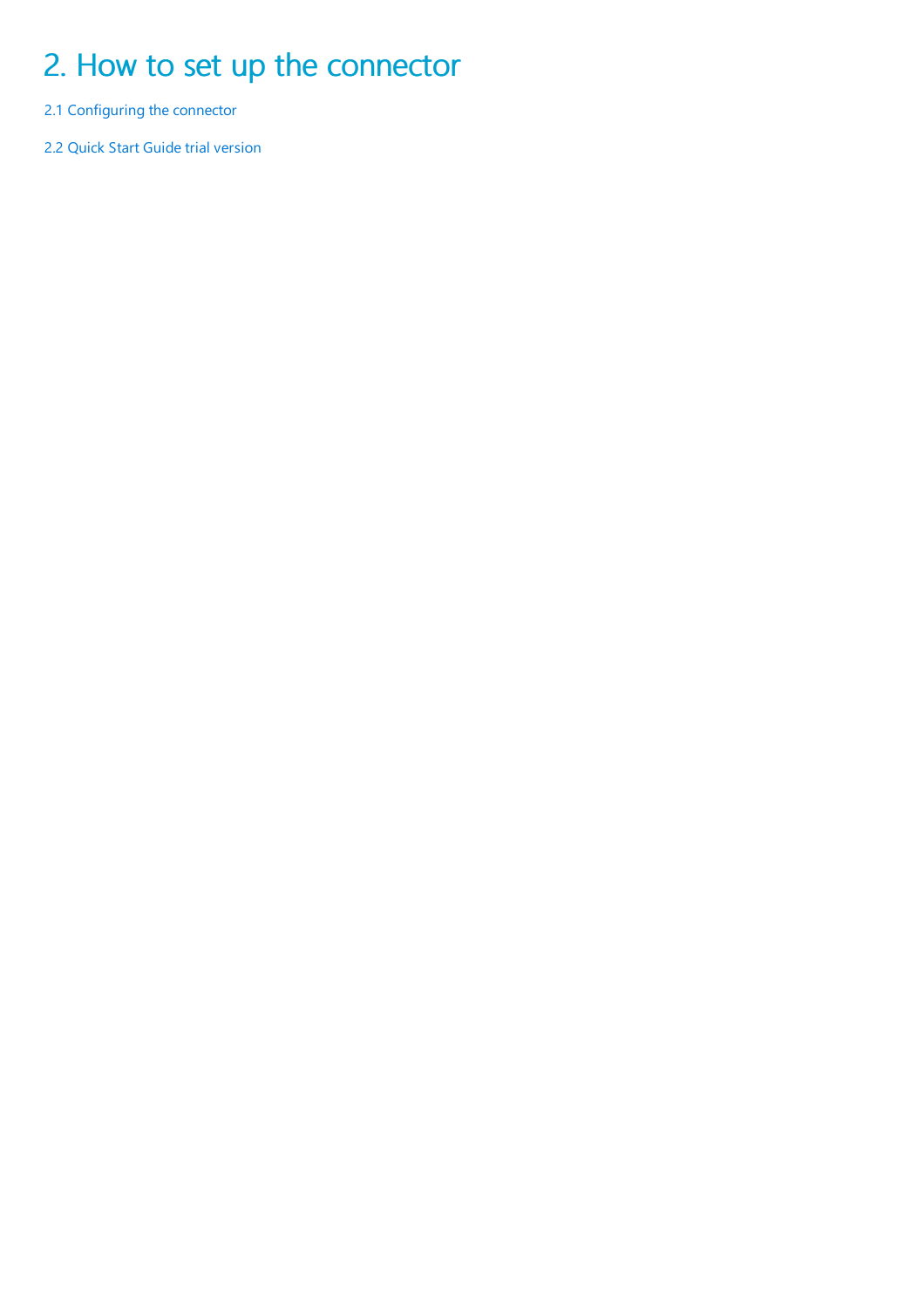### **2.1 Configuring the connector**

The behavior of the Salesforce connector can be configured by a Salesforce user who has the **connective-admin** permission set. This chapter will highlight the configuration that may impact user experience for the end user.

If you want any of these settings adapted, reach out to your Salesforce connector sysadmin.

Are you an Salesforce administrator and do you need help configuring the connector? Contact [service@connective.eu](mailto:service@connective.eu).

#### Schedules settings

The Schedules settings allow to define the automatic batch job for updating document statuses.

It is also possible to request a manual status update. To do so, navigate to the required document and click Refresh Status.

| <b>NAME</b>          | <b>DESCRIPTION</b>                                                                                                                                    |
|----------------------|-------------------------------------------------------------------------------------------------------------------------------------------------------|
| Number of times      | The number of times per day that the batch will update the open packages.                                                                             |
| Activate Schedule    | Enable or disable the automatic batch.                                                                                                                |
| Assign default owner | The default owner that uploads a signed document (either through the batch or manually).<br>If left empty, the currentUser will be the default owner. |

#### Environment settings

The Environment settings will apply to the complete Salesforce org.

| <b>NAME</b>                     | <b>DESCRIPTION</b>                                                                                                                                                                                                                                                                                                                                                                                                                                                                                                                          |
|---------------------------------|---------------------------------------------------------------------------------------------------------------------------------------------------------------------------------------------------------------------------------------------------------------------------------------------------------------------------------------------------------------------------------------------------------------------------------------------------------------------------------------------------------------------------------------------|
| Enforce Standard<br>Values      | This parameter allows to enforce default values set within the configuration.<br>If enforced, an initiator will not be able to adapt the default values set in the configuration. (They will be greyed out or<br>hidden.)                                                                                                                                                                                                                                                                                                                   |
| Use Automatic<br>Signing Fields | When activated, the initiator will not need to define the signing fields to be used per signer.<br>Following principle will be used:<br>• Document 1 - Signer 1 --> Marker SIG01<br>• Document 1 – Signer 2 --> Marker SIG02<br>• Document 1 - Signer X --> Marker SIG0X<br>• Document 2 - Signer 1 --> Marker SIG01<br>$\bullet$<br>Please note that it is up to the initiator to ensure that the document contains the correct markers. If the required<br>markers are not present, it will result in an error during the upload process. |
| Hide Group<br>Code Fields       | Allows to disable the choice of the document group code during the upload process.                                                                                                                                                                                                                                                                                                                                                                                                                                                          |

#### Document group settings

The Document group settings allow to configure the user experience per document group. It is possible to provide a general setting (on *Default Settings Document Group*) or to define the specific parameter per document group. The standard practice is that if no Document Group Specific parameter has been set, the *Default Settings Document Group* apply.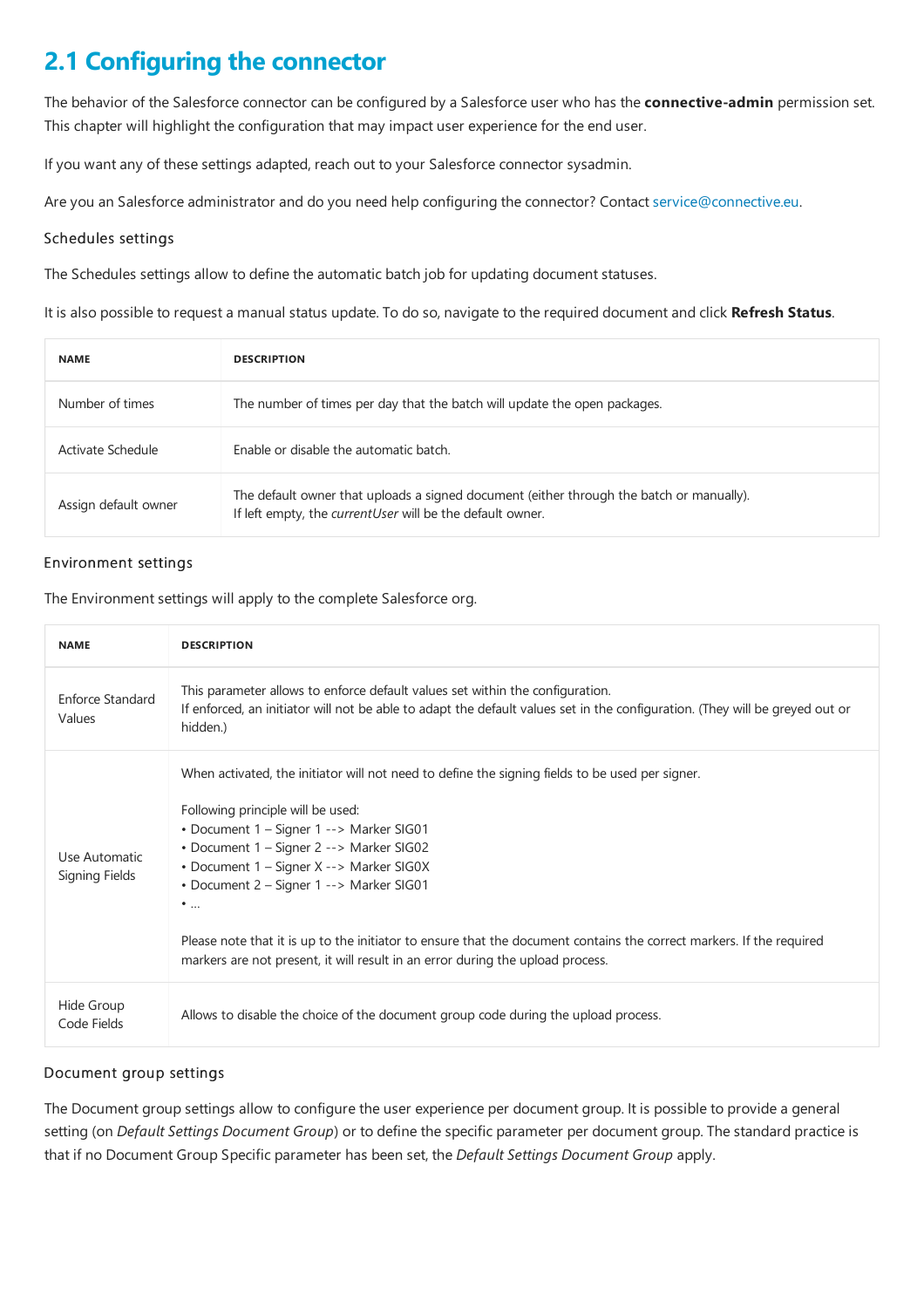<span id="page-6-0"></span>

| <b>NAME</b>                              | <b>DESCRIPTION</b>                                                                                                                                                                                                                                                                                                                                                                                                                                           |
|------------------------------------------|--------------------------------------------------------------------------------------------------------------------------------------------------------------------------------------------------------------------------------------------------------------------------------------------------------------------------------------------------------------------------------------------------------------------------------------------------------------|
| Standard<br>Mandated Signer<br>Method    | Allows to set the standard Mandated Signer Method in the upload process:<br>• Disabled<br>• NameAndBirthDate<br>• MatchID<br>For an explanation on what the mandated signer functionality does, please see Mandated Signer.                                                                                                                                                                                                                                  |
| Standard Legal<br>Notice                 | Allows to set the default Legal Notice to be used in the upload process<br>• Disabled<br>• LegalNotice1<br>• LegalNotice2<br>• LegalNotice3<br>LegalNotice1 / LegalNotice2 / LegalNotice3 are legal notices that can be configured within eSignatures.<br>LegalNotice1: Read and approved<br>LegalNotice2: Read and approved for [AMOUNT] EUR. Signed at [PLACE] on date [DATE]<br>LegalNotice3: Guarantor liable for an amount of [AMOUNT] EURO for [TOPIC] |
| <b>Standard Signing</b><br>Sequence      | Allows to set the default signing sequence to be used in the upload process:<br>• Parallel<br>• Sequential                                                                                                                                                                                                                                                                                                                                                   |
| Standard<br>Expiration Time (in<br>days) | Allows to set the default Expiration Time to be used in the upload process.<br>If the value is set to 10, the default Expiration Date will be today +10 days.                                                                                                                                                                                                                                                                                                |
| RedirectUrl                              | Allows to set the RedirectUrl to be used.                                                                                                                                                                                                                                                                                                                                                                                                                    |
| CallbackUrl                              | Allows to set the CallBackUrl to be used.                                                                                                                                                                                                                                                                                                                                                                                                                    |
| Initiator                                | Allows to set the default initiator to be used when uploading a document. If no default initiator is used, the<br>currentUser will be the initiator during the upload process.<br>Note: the initiator has to be a registered user on the eSignatures platform.                                                                                                                                                                                               |
| Hide Field                               | Allows to hide fields from the initiator $-$ to be used in combination with Standard Values.<br>Following fields can be hidden<br>• Mandated Signer<br>• Expiry Date<br>• Group Code<br>• Legal Notice<br>· Signing Sequence                                                                                                                                                                                                                                 |
| Manual Signing<br>Location               | Allows to define (two) default signing field definitions (when Automatic Signing Fields are not used.<br>It is possible to define either a Marker or to define a position.                                                                                                                                                                                                                                                                                   |
| Restrict the Signer                      | When activated, the initiator will only be able to see contacts that are linked to the account to which the object where<br>the signing process is initiated is linked to.<br>E.g. Signing flow is started from an opportunity for account ABC > You will only see contacts that are linked to<br>account ABC when adding a signer.<br>The restriction does not apply to receivers.                                                                          |
|                                          |                                                                                                                                                                                                                                                                                                                                                                                                                                                              |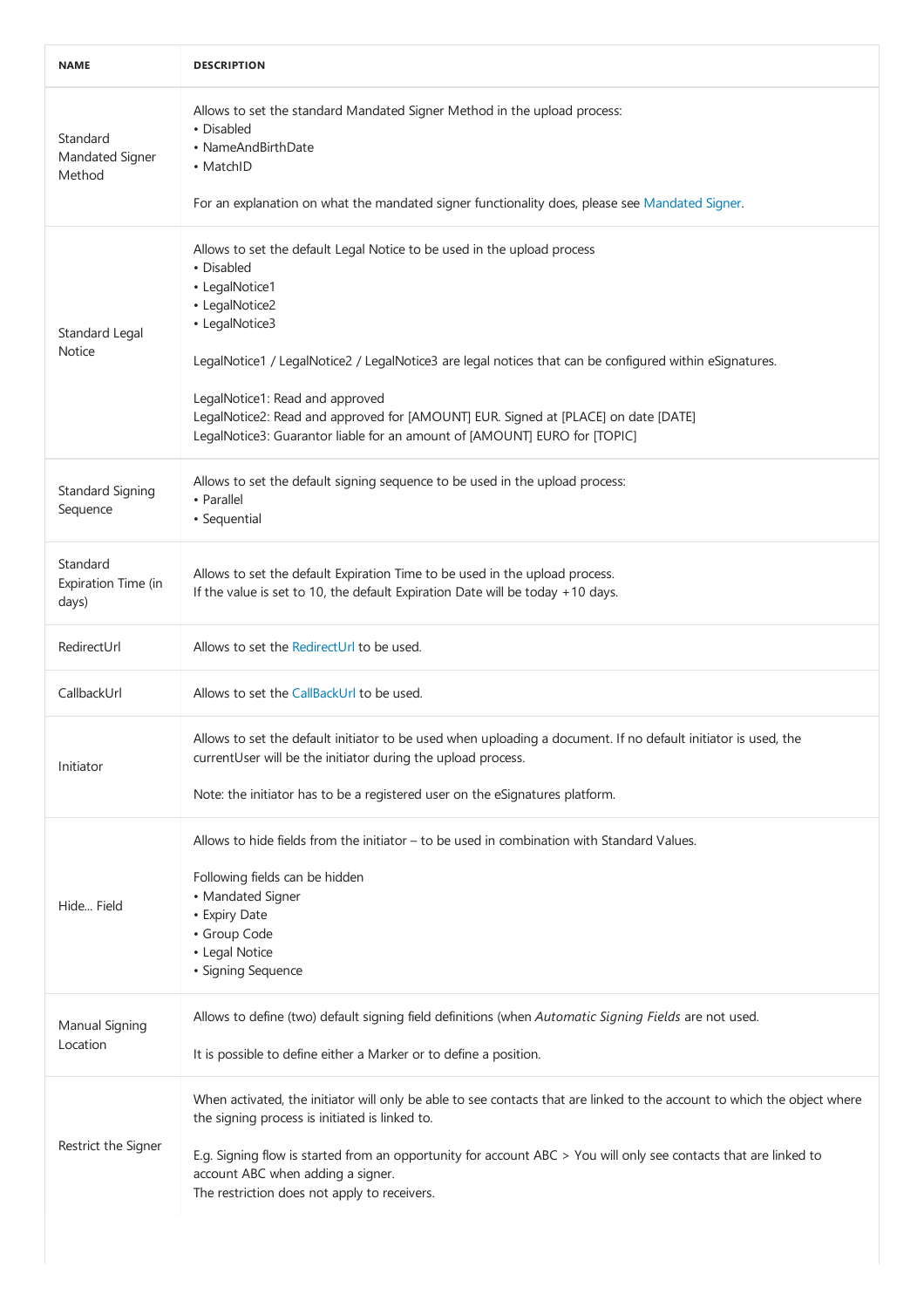| <b>NAME</b>                       | <b>DESCRIPTION</b>                                                                                                                                                                                                                                                                                                                                                                                                                                                                                    |
|-----------------------------------|-------------------------------------------------------------------------------------------------------------------------------------------------------------------------------------------------------------------------------------------------------------------------------------------------------------------------------------------------------------------------------------------------------------------------------------------------------------------------------------------------------|
| Allowed Signing<br><b>Methods</b> | Allows to define which signing methods are available for the initiator during the upload process.<br>For SMS: it is possible to define the default Mobile Country Code. This will be used to append to the Mobile Phone<br>value of your contact when the country prefix is not present in the Mobile Phone field.<br>E.g. Contact has a mobile phone number: 04xx xxx xxx > Using the Mobile Country Code parameter, the connector<br>will automatically set the phone number to $+32$ 4 xx xxx xxx. |
|                                   | <b>Note:</b> The signing method must be active on the eSignatures platform. Check with Connective Support in case of any<br>doubts.                                                                                                                                                                                                                                                                                                                                                                   |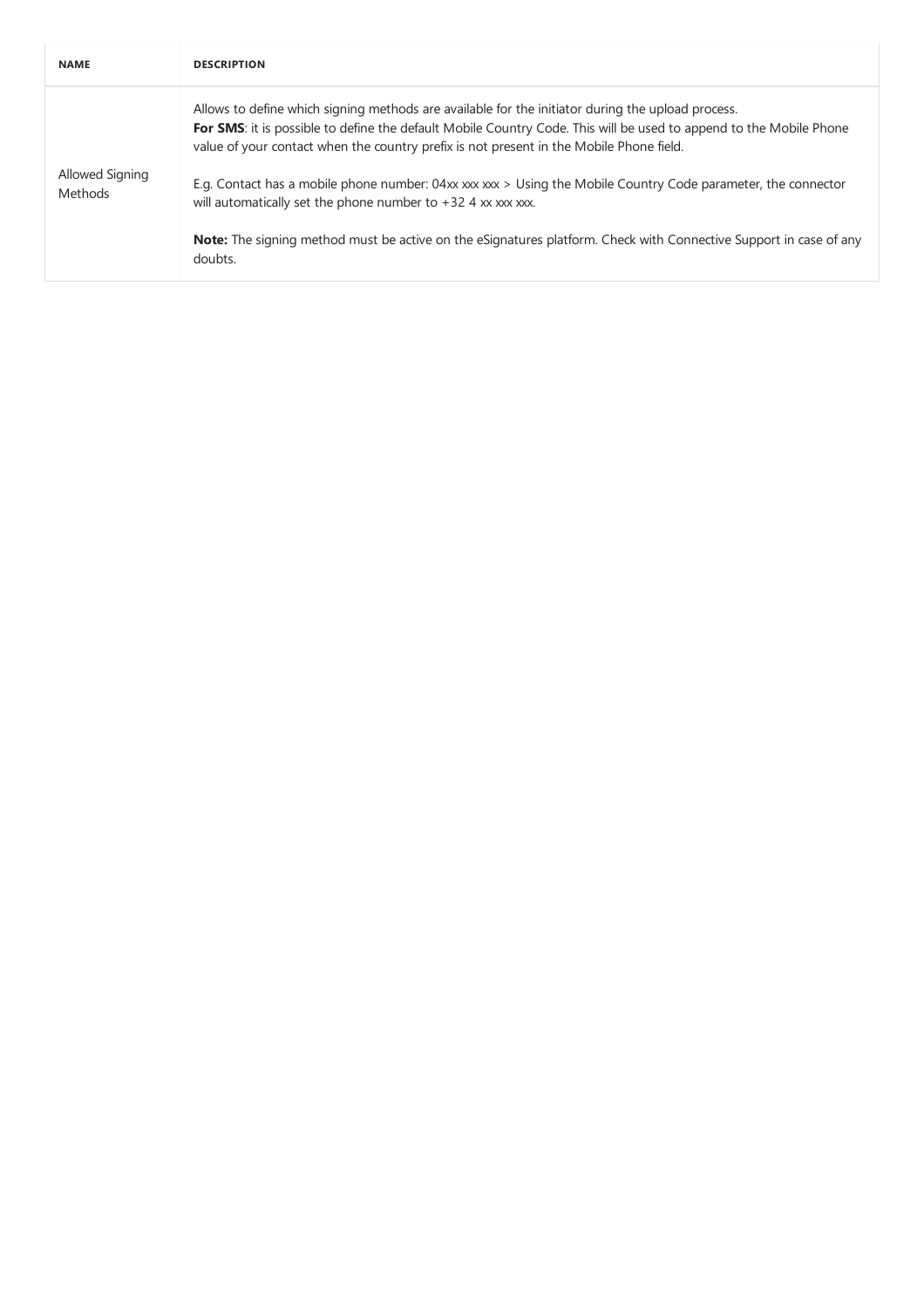### <span id="page-8-0"></span>**2.2 Quick Start Guide trial version**

The trial version of the Connective eSignatures Connector has a default configuration preset that allows to get an overview of the different functionalities without the need to configure the connector.

#### Default configuration

In chapter 2.1 Configuring the connector you'll find a full overview of the configuration possibilities of the connector. The current chapter highlights the configuration that has been preset for the trial version.

#### Network settings

The connector is already linked to a specific eSignatures environment that is used for this trial.

#### General settings

The connector has been configured to use **Automatic Signing Fields**. Consequently, it is important that you use documents that contain markers. An exampleis provided within the*salesforce.com - 5000 widgets* opportunity.

#### Schedules settings

The connector has been configured to automatically update all document statuses once every hour.

#### Document Group Settings

The following configuration has been applied:

- *Legal notice* has been disabled and hidden.
- *Mandated signer* has been disabled and hidden.
- *Signing sequence* has been set to *Parallel* by default.
- *Expiry date* has been set to today + 30 days by default.

The following signing methods have been enabled:

- Email One Time Password
- SMS One Time Password
- Manual Scribble
- Belgian eID

#### How to start using the connector

As mentioned above, given the preset [configuration,](https://documentation.connective.eu/en-us/eSignatures5.5/SigningFieldWithId.html#1023-text-markers) it is important to usea document that contains markers (cfr. PDF Signing Locations).

An example document has been provided in the*salesforce.com - 5000 widgets* opportunity.

Should you have any questions on how to prepare your own document with markers, don't hesitate to reach out to [service@connective.eu](mailto:service@connective.eu).

The usage of the connector itself is further detailed in 3. Start using the connector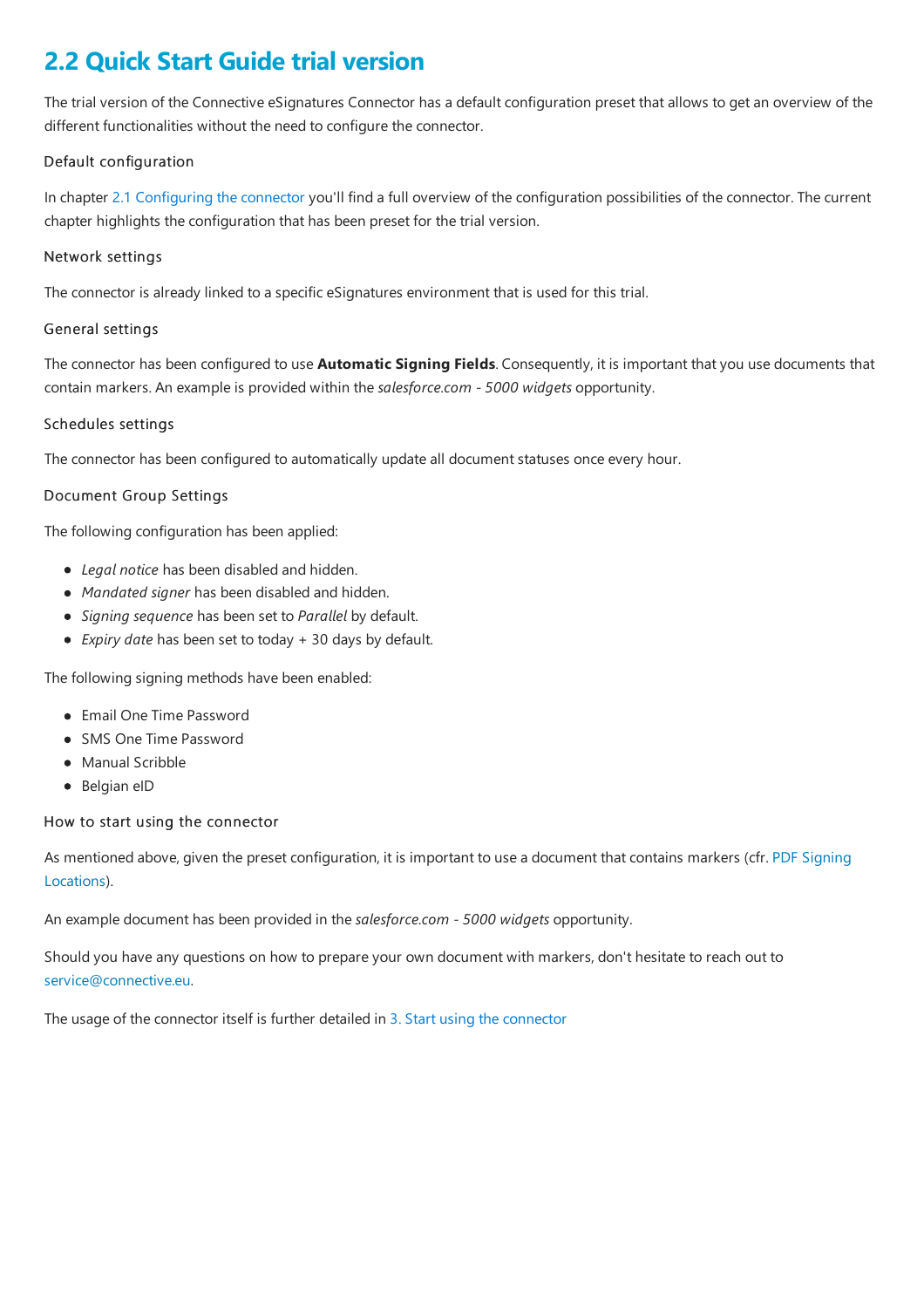# <span id="page-9-0"></span>3. Start using the connector

- 3.1 Create a Connective eSignatures document
- 3.2 [Remind](#page-15-0) signers
- 3.3 Revoke [documents](#page-16-0)
- 3.4 [Extend](#page-17-0) expiry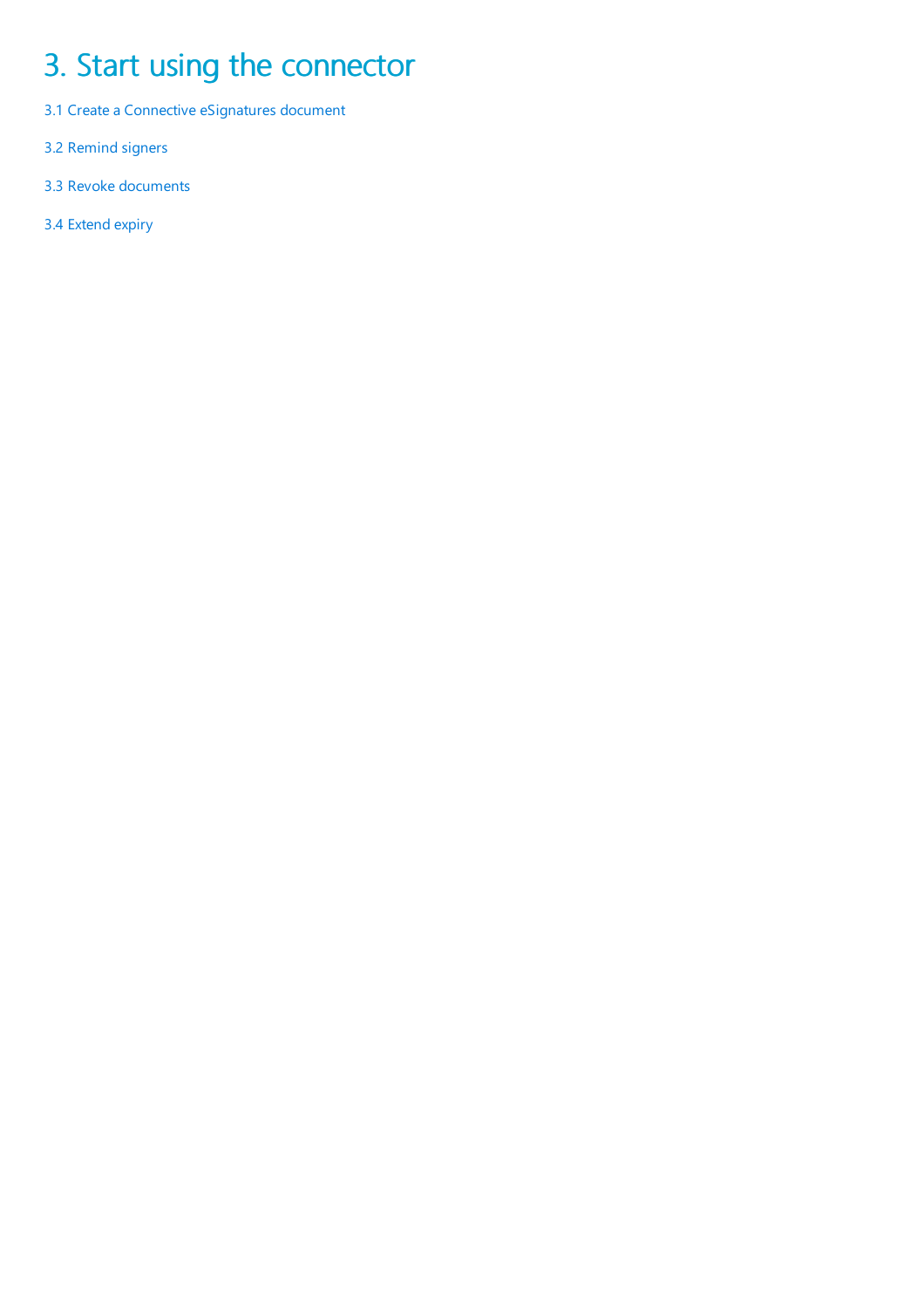### **3.1 Create a Connective eSignatures document**

In the following chapter, a step by step overview is provided of how you can upload (a) document(s) to eSignatures. Please be advised that some screenshots may differ from the actual implementation within your Salesforce org. For more information on the different configuration possibilities, have a look at Configuring the connector.

#### Create the package

- Log in to your Salesforce org.
- Depending on how your Salesforce org has been configured, you can create an eSignatures document from within **Opportunities, Contacts, Accounts**, a custom object or at the Connective eSignatures Document list page. In this manual we explain how to create an eSignatures document from within **Opportunities**.
- Click the **Opportunities** tab.
- Search for the correct Opportunity you want to start the signing session from.
- $\bullet$  At the right-hand side of the screen, click the down arrow next to **Connective eSignatures Documents**, and click New.

| 盵                                                                                 | Connective eSignatures Documents (3+)  |     |
|-----------------------------------------------------------------------------------|----------------------------------------|-----|
| <b>TEST GGU4</b><br>Signing Status:<br>Signature Timestamp:<br>Record Type:       | Draft<br><b>Single Document</b>        | New |
| <b>TEST GGU2</b><br>Signing Status:<br>Signature Timestamp:<br>Record Type:       | Draft<br><b>Single Document</b>        |     |
| <b>TEST GGU</b><br><b>Signing Status:</b><br>Signature Timestamp:<br>Record Type: | <b>Draft</b><br><b>Single Document</b> |     |
|                                                                                   | <b>View All</b>                        |     |

Enter a **Package Name** and setan **Expiry Date**.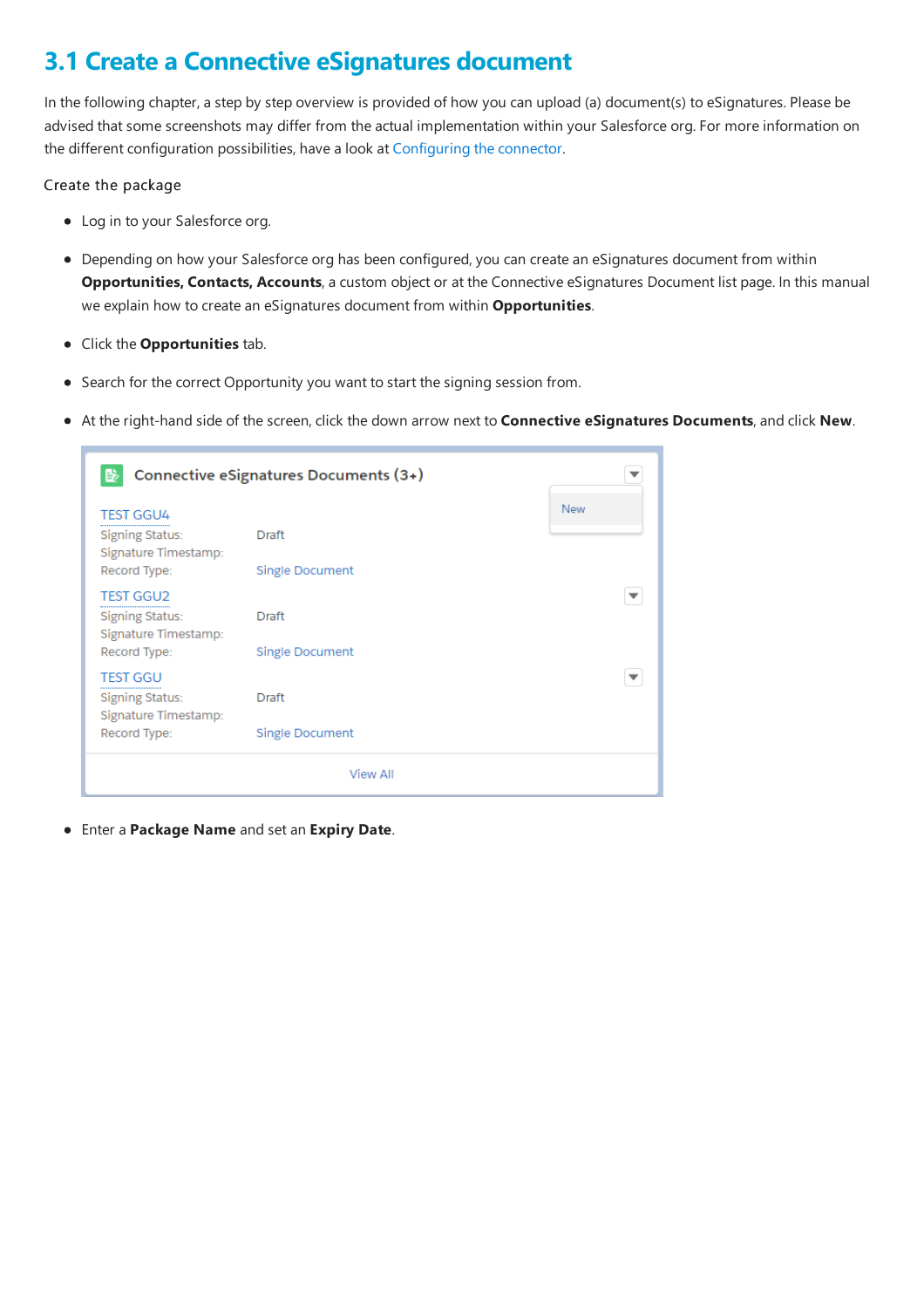| <b>Package</b> | Document | Signers / Receivers | Preview |
|----------------|----------|---------------------|---------|
| Package data   |          |                     |         |
| * Package Name |          |                     |         |
| Expiry Date    |          |                     |         |
| 9 Dec 2019     |          |                     | 苗       |
|                |          |                     |         |

 $\bullet$  **Note**: eSignatures does not support the following characters in file names:

| <b>CHARACTER</b> | <b>NAME</b>   |
|------------------|---------------|
| $\overline{1}$   | Slash         |
| $\backslash$     | Backslash     |
| $\ddot{?}$       | Question mark |
| $\%$             | Percent       |
| $^\star$         | Asterisk      |
| ÷                | Colon         |
|                  | Vertical bar  |
| $\mathbf{H}$     | Quote         |
| $\,<$            | Less than     |
| $\,>$            | Greater than  |

Click **Save and Next** .

Add document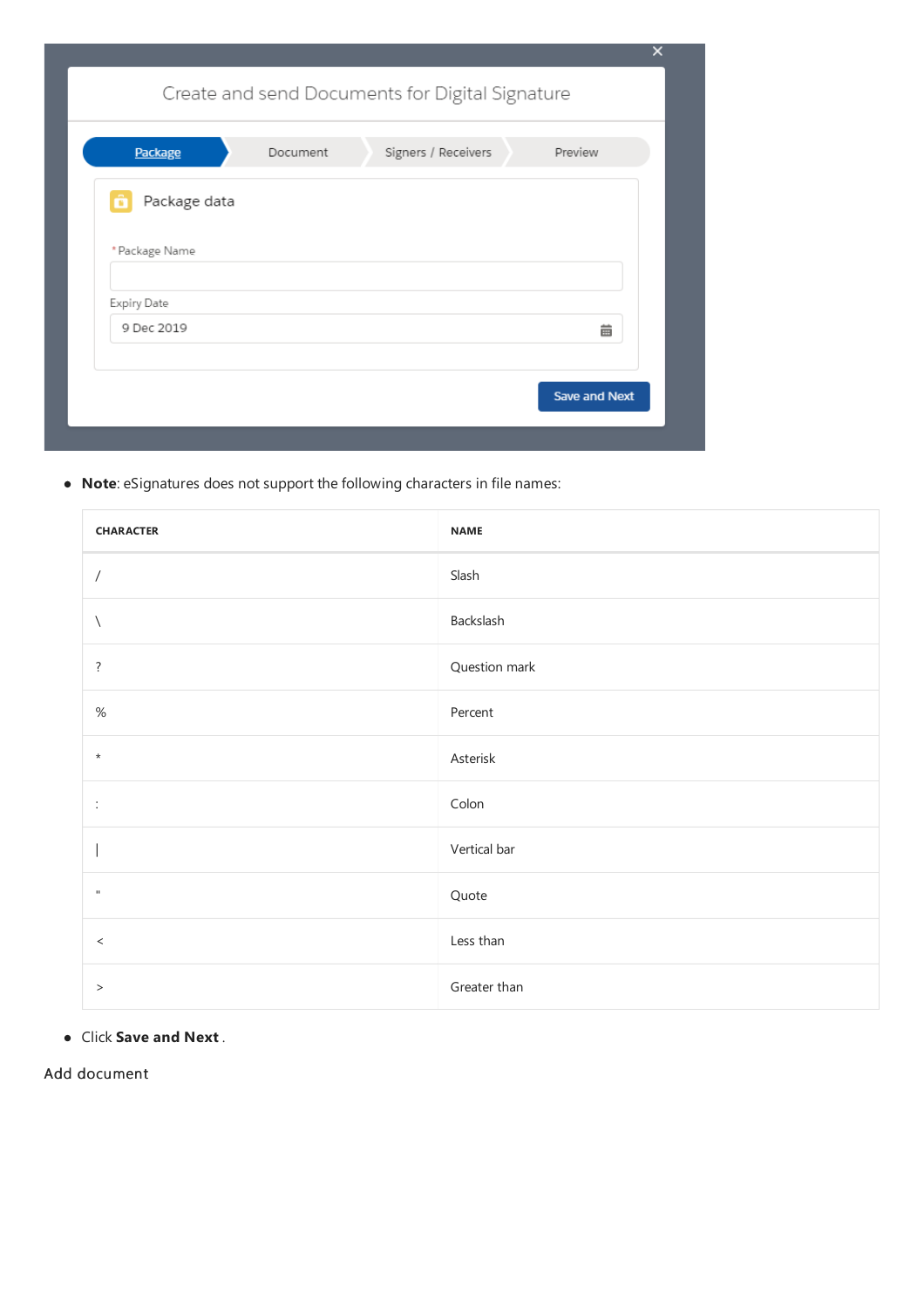<span id="page-12-0"></span>

| Create and send Documents for Digital Signature |                           |         |
|-------------------------------------------------|---------------------------|---------|
|                                                 |                           |         |
| $\checkmark$<br><b>Document</b>                 | Signers / Receivers       | Preview |
| <b>Document Details</b><br><b>Tree</b>          |                           |         |
| *Document Name                                  |                           |         |
| *Language                                       | * Signing Sequence        |         |
| ٠<br>FR<br>۰                                    | Parallel                  | ٠<br>v  |
| File                                            |                           |         |
|                                                 |                           |         |
| Title                                           | File Type<br>$\checkmark$ |         |
| Connective - Markers - General Terms<br>( )     | pdf                       |         |
| Lightning_DataTable_Dev_1_6_5<br>$\rightarrow$  | pdf                       |         |
| <b>Test Version</b>                             | pdf                       |         |
| Tags for the signers                            | pdf                       |         |

- Provide a **document name** (or select a document from the bottom the name will be copied).
- **Select** the language in which the document is drafted. You can add documents in English, French, Dutch and German. When you choose to add legal notices, they'll be written in the language you select here.
- Decide whether to add a Legal Notice to your documents.

#### **Important**:

When you add a legal notice, the signers need to retype the exact content of the legal notice before they're able to sign the document.

- Select the **Signing Sequence**: **Parallel** or **Sequential**.
	- Choose **Parallel** if the order in which thesigners sign the document has no importance.
	- <sup>o</sup> Choose **Sequential** to define a signing order: the signer won't be able to sign the document before another signer has signed it.
- **•** Set an Expiry Date (optional). After this date, signers will no longer be able to sign the document.
- $\bullet$  When you're done, click **Save and next**.

#### Add signers and receivers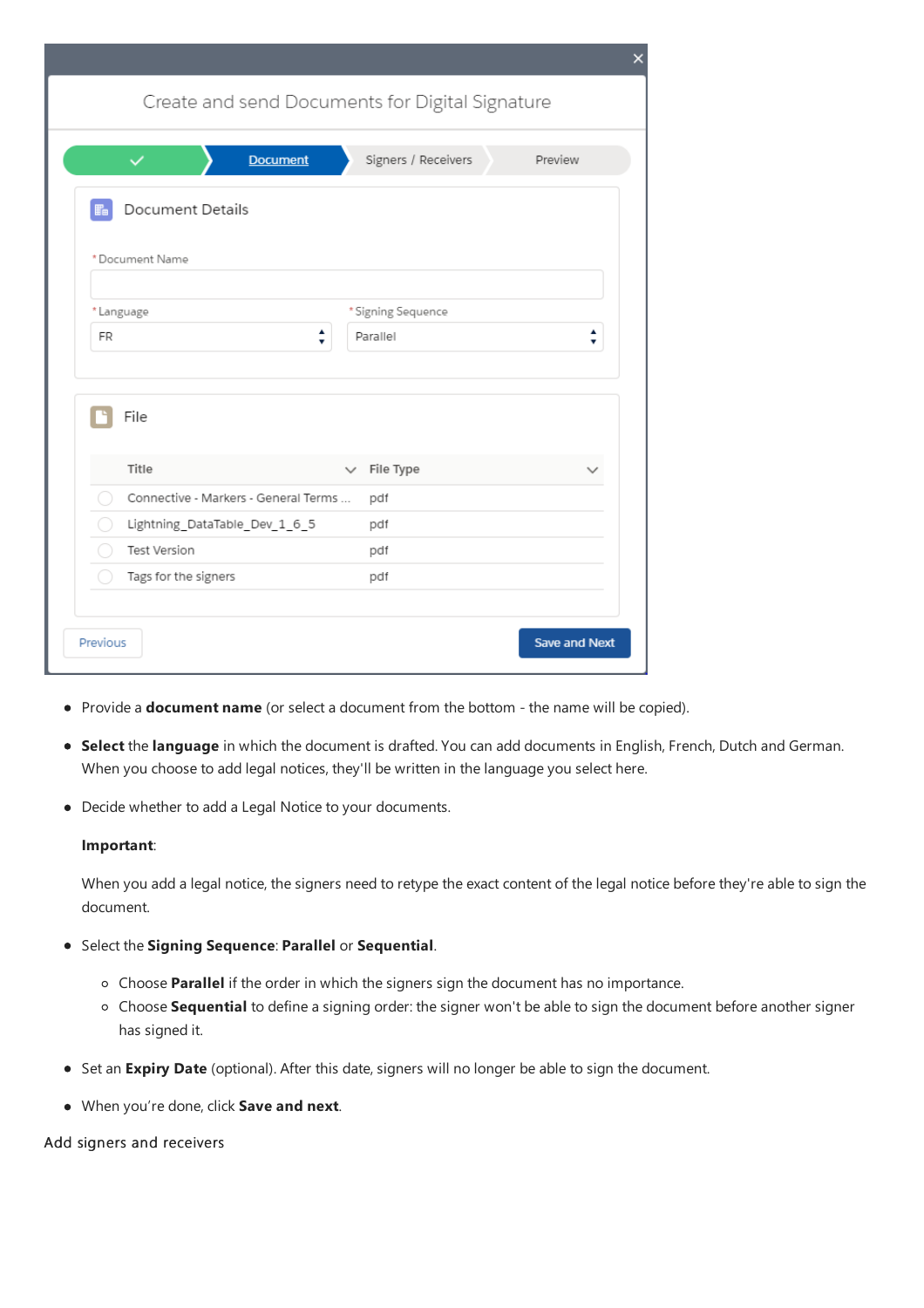Create and send Documents for Digital Signature

| ✓                       | $\checkmark$ | <b>Signers / Receivers</b>               | Preview              |
|-------------------------|--------------|------------------------------------------|----------------------|
| Signers                 |              |                                          | New                  |
| Name                    |              |                                          | $\checkmark$         |
|                         |              | No data to display                       |                      |
| Signer                  |              | * Mandated signer validation             |                      |
| example<br>$\mathbf{E}$ | Q            | Standard                                 | ٠<br>۷               |
| Example Contact<br>国    |              | $\blacktriangleright$ Send Notifications |                      |
|                         | Cancel       | Add Signer                               |                      |
| Receivers<br>N,         |              |                                          | New                  |
| Name                    |              |                                          | $\check{~}$          |
|                         |              | No data to display                       |                      |
| Contact Name            |              | Email                                    |                      |
| En search               | Q            |                                          |                      |
|                         | Cancel       | <b>Add Receiver</b>                      |                      |
| Previous                |              |                                          | <b>Save and Next</b> |

- Click **New** to add a new signer.
- Search and select the right contact.
- Select the signer language (if no mapping was configured).
- Click **Add Signer**.
- Repeat the steps above for all signers you want to add.
- Click **New** to add a new receiver.
- $\bullet$  Search and select the right contact.
- Click **Add Receiver**.
- Repeat the steps above for all receivers you want to add.
- Click **Save and Next**.

Add an additional document or send to signers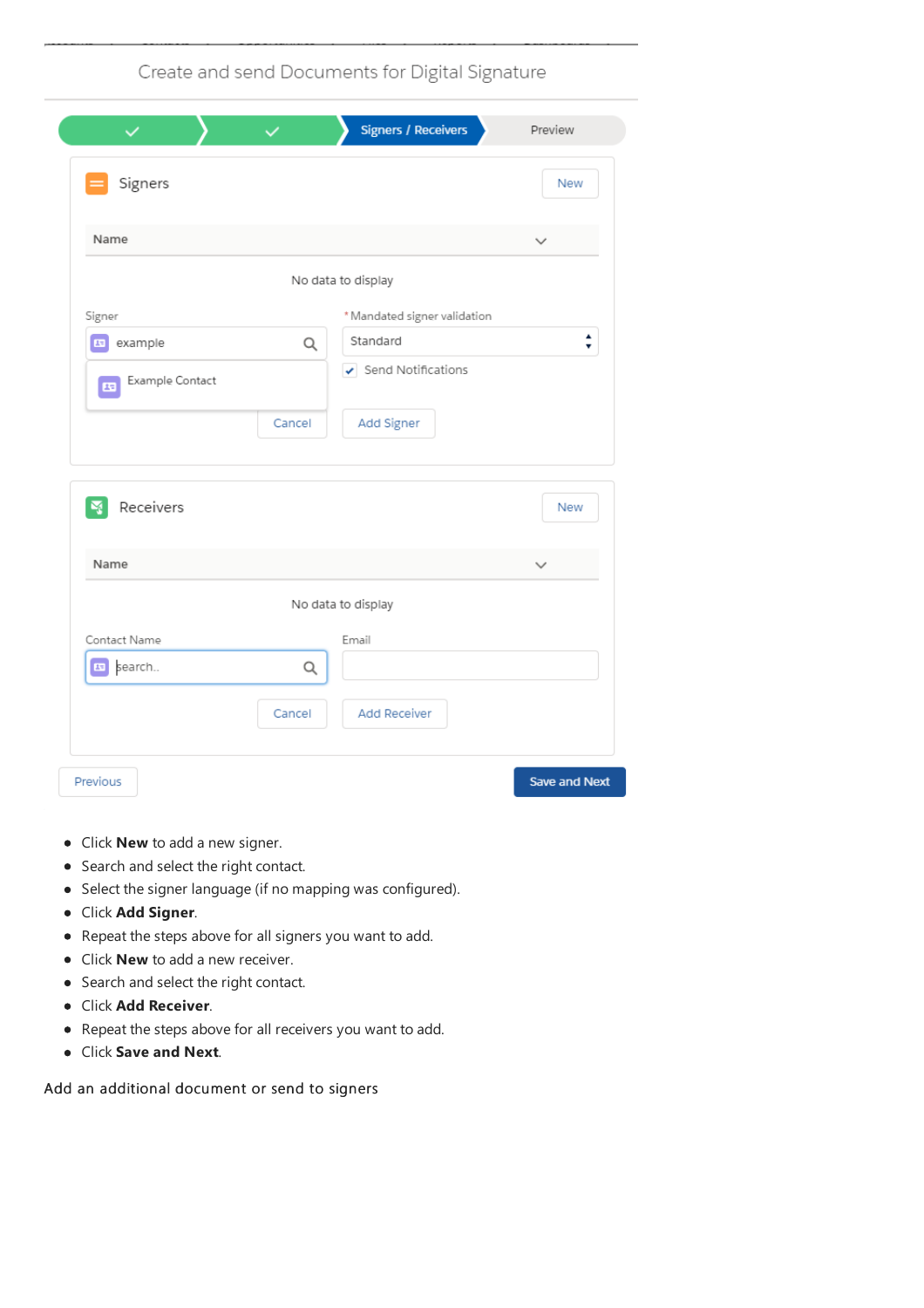Create and send Documents for Digital Signature



Within this step you can either **Add new document**at which pointyou will be brought back to the **Add document** step or you can Finish and send to Signers. A notification will be sent to the signers which allows them to access the document for signing.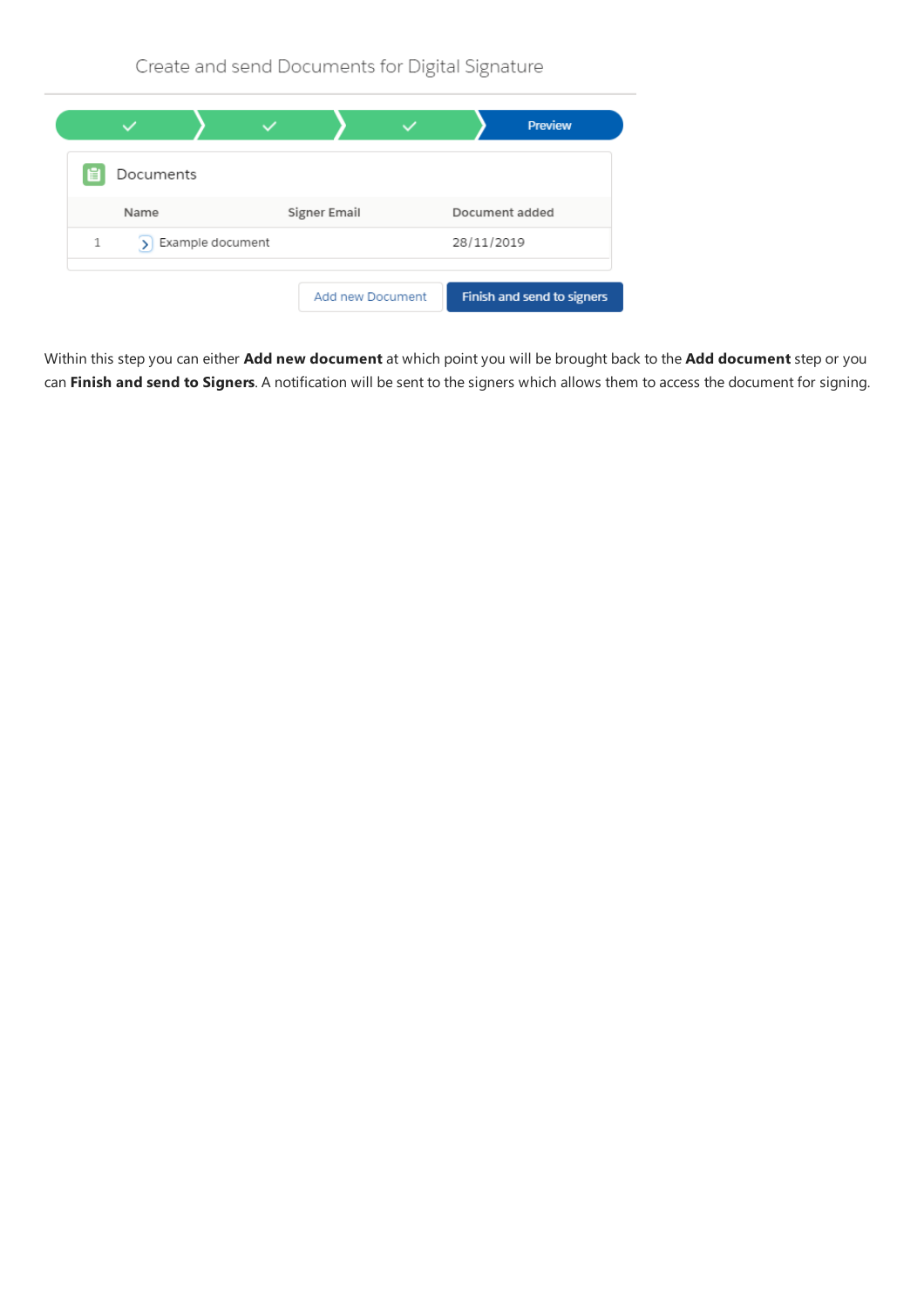## <span id="page-15-0"></span>**3.2 Remind signers**

As initiator you can send a notification to the signers, reminding them to sign the document.

- Click **Remind Signers**.
- A reminder email will be sent.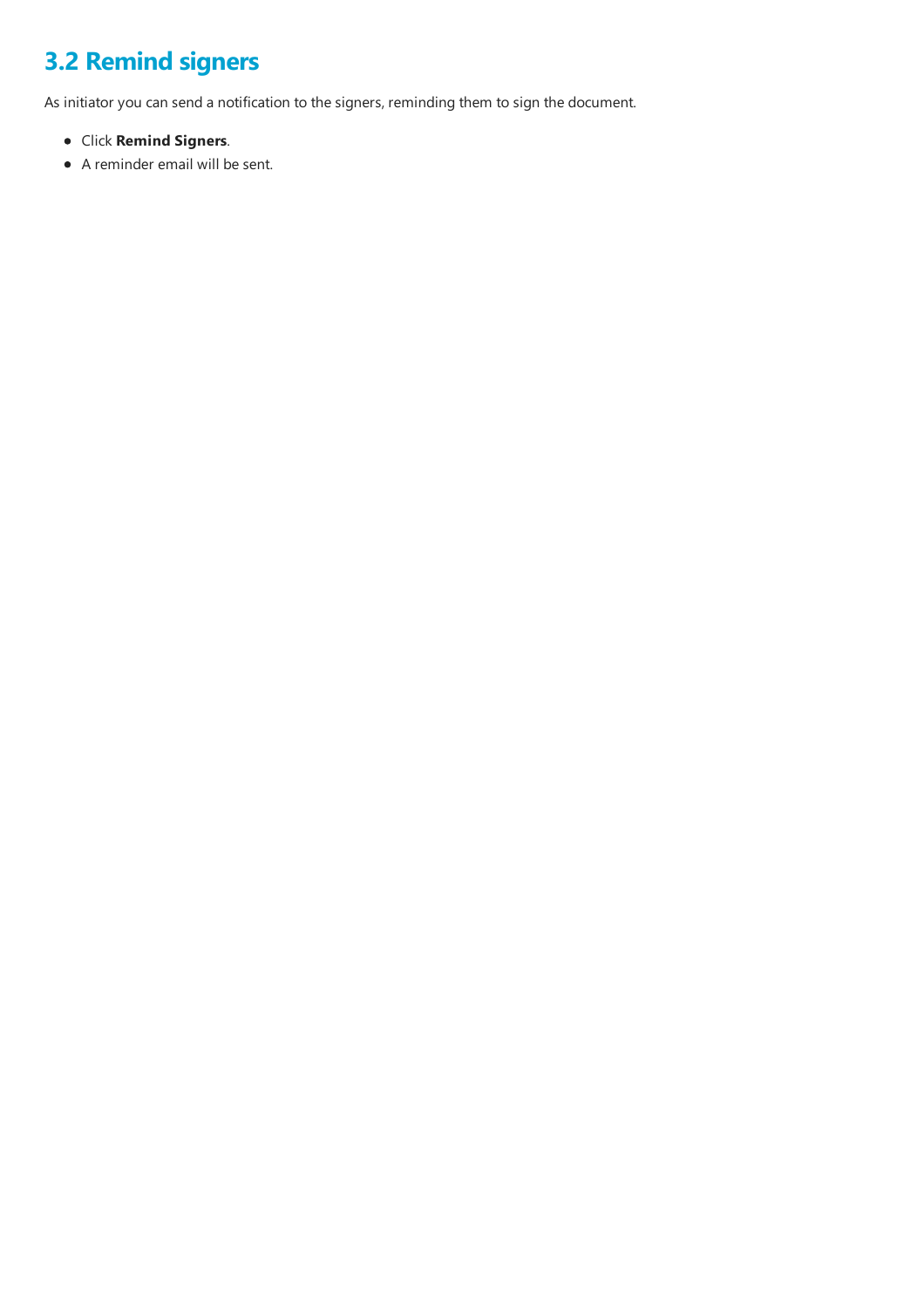## <span id="page-16-0"></span>**3.3 Revoke documents**

As initiator you can revoke documents that were already sent to signers, but haven't been signed yet. Once a document has been revoked, signers will receive an email and they'll no longer be able to sign their documents.

- Click **Revoke**.
- The document status now changes to **Revoked**.